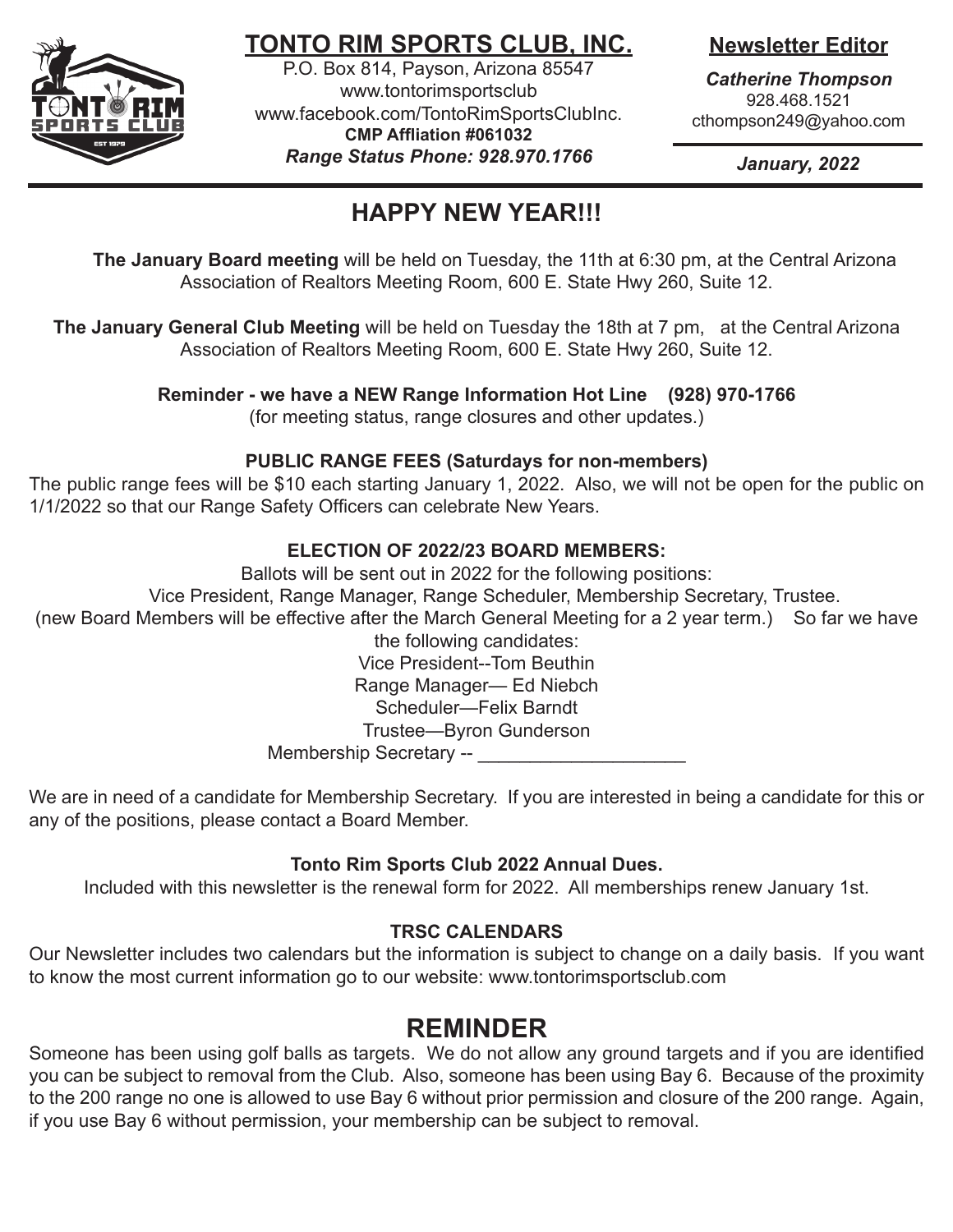### **Tonto Rim Sports Club P.O. Box 814, Payson, AZ 85547 Issue #97 January, 2022**

Tonto Rim Sports Club

2022-January

Range Event Calendar: For scheduling and/or modification please email trscscheduler@gmail.com. Request must be made 4 weeks in advance of need. Range conditions, call 928.970.1766.

**Discipline Match Directors:** High Power: Brett Hill 602.909.4516; Steel Challenge: Jim Kennedy 928.970.0033; Basic Practical Tactical: Mike Spaulding 928.468.1216; USPSA: E.T. Saffon 480.227.5045; Action Shooting: Clay Davis 760.473.2242; DOB: Sheldon White 928.474.1182; Archery: OPEN; Rimfire Fun Shoot: Clay Davis 760.473.2242

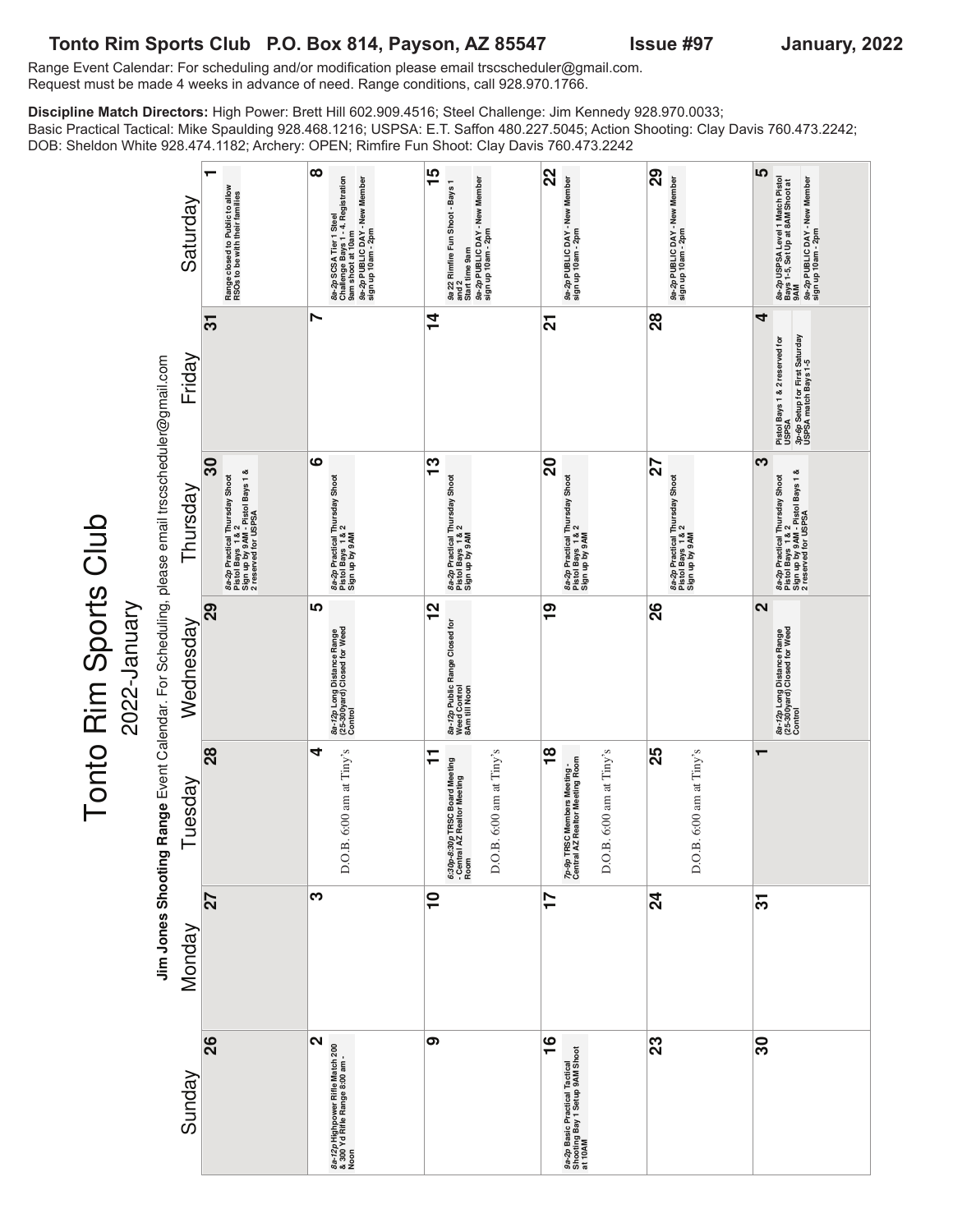#### **Tonto Rim Sports Club P.O. Box 814, Payson, AZ 85547 Issue #97 January, 2022** Range Event Calendar: For scheduling and/or modification please email trscscheduler@gmail.com. Request must be made 4 weeks in advance of need. Range conditions, call 928.970.1766.

Tonto Rim Sports Club

**Discipline Match Directors:** High Power: Brett Hill 602.909.4516; Steel Challenge: Jim Kennedy 928.970.0033; Basic Practical Tactical: Mike Spaulding 928.468.1216; USPSA: E.T. Saffon 480.227.5045; Action Shooting: Clay Davis 760.473.2242; DOB: Sheldon White 928.474.1182; Archery: OPEN; Rimfire Fun Shoot: Clay Davis 760.473.2242

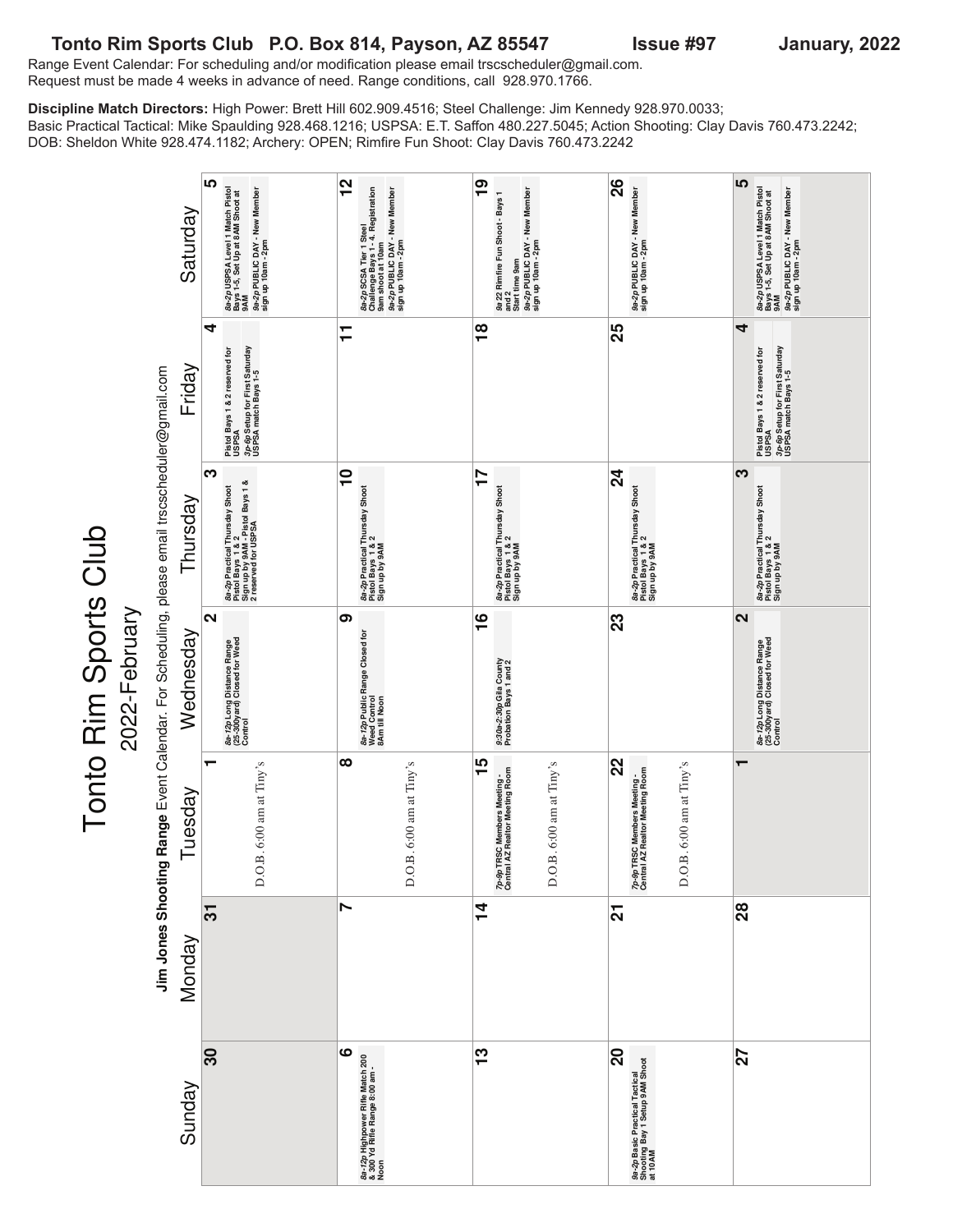### **CLASSIFIED ADS: MEMBERS ONLY** *(ALL FEDERAL, STATE AND LOCAL LAWS APPLY)*

The TRSC is not responsible for accuracy of items listed. Advertisement of items relating to the shooting sports are accepted on a space available basis from members of the TRSC. All ads must be submitted for the newsletter by the 15th of the month to be in the next month's newsletter. It will be run for a maximum of 60 days. Contact the Newsletter Editor or the Public Relations person to place your ads.

### **FOR SALE:** Call or text Chuck @ 928-951-2781

- 1. 10mm Auto ammo Nine boxes (450 rounds) of factory MagTech 180 Gr. FMJ \$275 for all 450 rounds
- 2. 10mm Auto ammo Five boxes (100 rounds) of DoubleTap 200 Gr. FMJ, rated @ 1275 FPS out of 5" barrel. \$140 for all 100 rounds.
- 3. 223 Rem ammo Twenty Five boxes (500 rounds) of PMC 55 gr. rated @ 2900 FPS, plus five boxes (100 rounds) of American Eagle 55 gr. rated  $@$  3240 FPS. \$200 for all 600 rounds.  $12/21$

### **For Sale: AMMO**

- (1) 5.56x45 Federal Gold Medal Sierra Match King 69 grs unopened factory box of 20 rds each. Have 9 boxes @ \$25 per box. Buy all 9 boxes for \$200.00 These currently retail @ \$35.99 per 20 rd box if you can find a merchant that actually has them in stock.
- (2) Sampson Mfg. from Israel, 30-06 150 grn FMJ- BT 20 rds per sealed factory box \$19 per box or buy a case of 1000 for \$850.
- (3) Mfg in Portugal under FN contract 7.62x51 (.308 Win) 150 grn FMJ repackaged in new, 20 rd cardboard divided white boxes. \$20 per box of 20. Minimum purchase is 5 boxes.
- (4) United Kingdom, BAE MFG for British army. L2A2 head stamp.7.62x51 (.308 Win) 150 grn FMJ. These were made primarily for the FNFAL rifle. Repackaged in new, 20 rd cardboard divided white boxes. \$20 per box of 20. Minimum purchase is 5 boxes.

**Best to contact through email at pre36@cox.net I'm in Scottsdale but shoot at Jim Jones at various times or I could meet you in Fountain Hills for delivery.** The mass of the same of the state of the state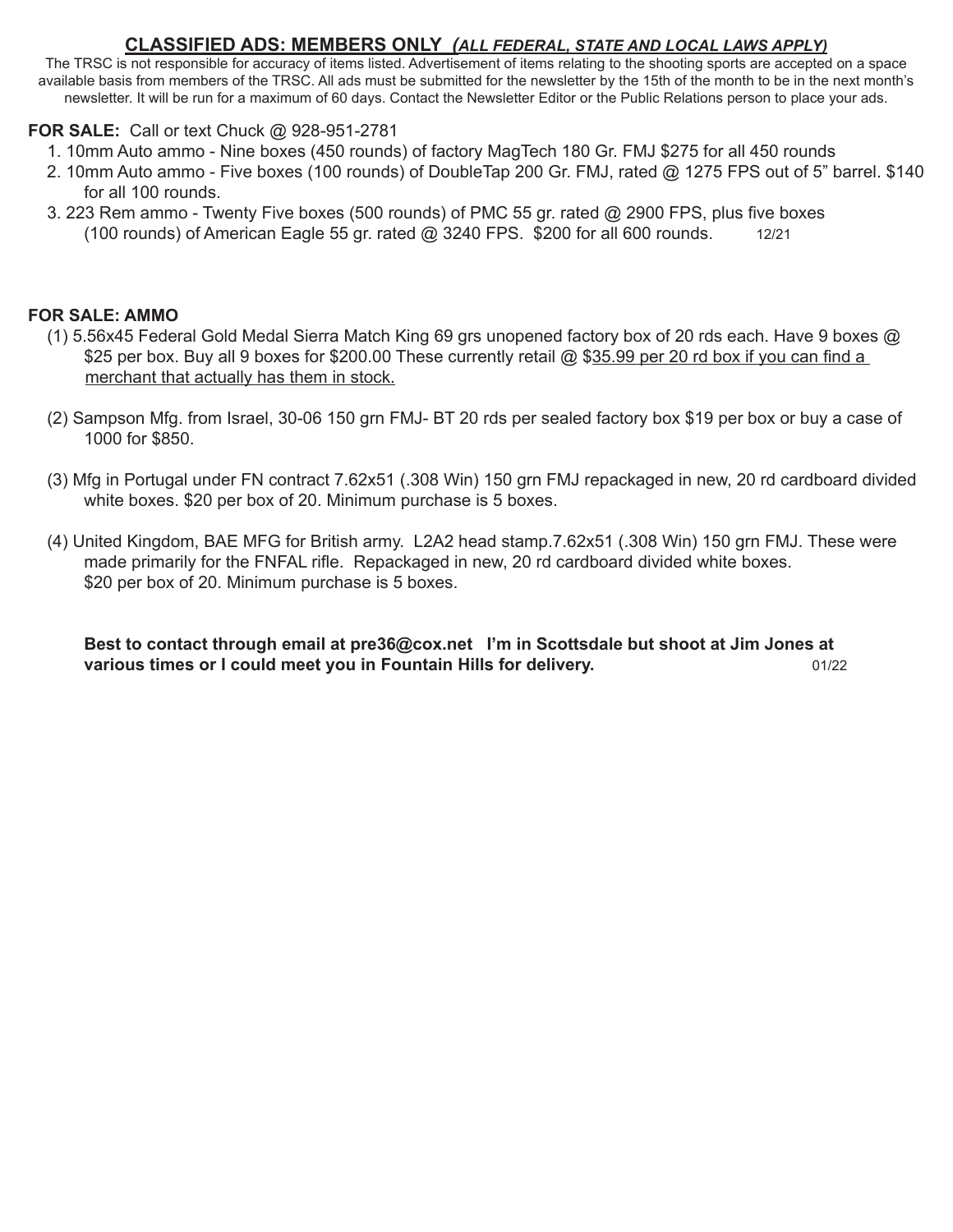# **TONTO RIM SPORTS CLUB 2022 MEMBERSHIP RENEWAL FORM**

Your 2022 Membership will be due January 1, 2022. Now is the time to get your renewal completed before the rush. You should use this form for the renewal. Simply fill out this form, and mail with your check to the address below.

# **Tonto Rim Sports Club Attention: Membership Secretary P. O. Box 814 Payson, AZ 85547**

2022 Memberships and Renewals will be available at the Range on Saturdays from 8 am to 1 pm starting on November 27th.

## **Any questions: Call Mark Hines @ 703-534-1839**

| Printed Name: 1988                     |  |  |  |  |
|----------------------------------------|--|--|--|--|
|                                        |  |  |  |  |
|                                        |  |  |  |  |
|                                        |  |  |  |  |
|                                        |  |  |  |  |
|                                        |  |  |  |  |
| \$100 Payment per Year - Check Number: |  |  |  |  |